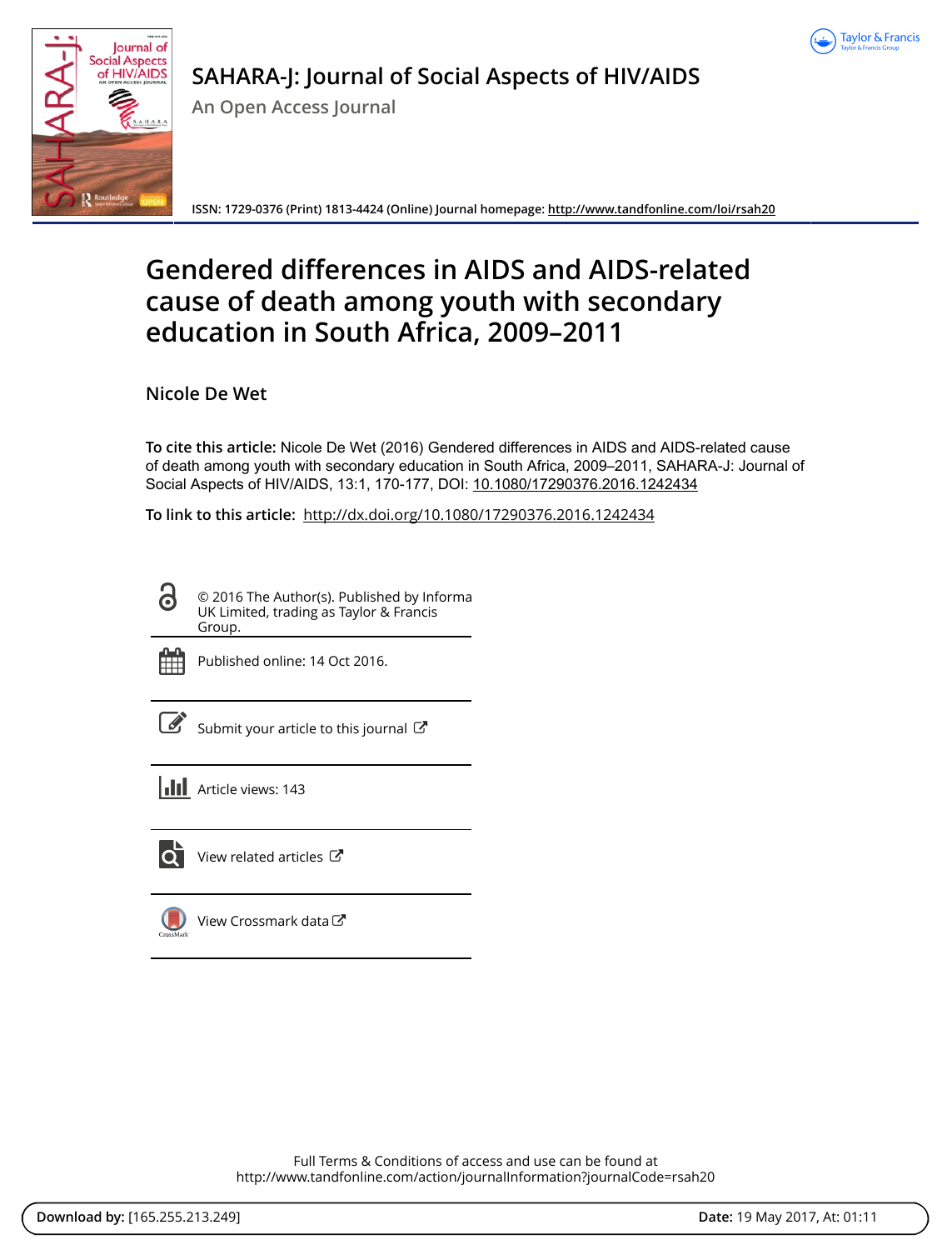### Gendered differences in AIDS and AIDS-related cause of death among youth with secondary education in South Africa, 2009 –2011

Nicole De Wet<sup>∗</sup>

PhD, Lecturer in Demography and Population Studies Programme, University of the Witwatersrand, Johannesburg, South Africa., <sup>∗</sup>Email: [nicole.dewet@wits.ac.za](mailto:nicole.dewet@wits.ac.za)

## Abstract

Background: The prevalence of human immunodeficiency virus (HIV)/acquired immune deficiency syndrome (AIDS) is higher among females than males in Sub-Saharan Africa. Education is associated with better health outcomes. For this and other reasons, African countries have made a concerted effort to increase youth education rates. However, in South Africa males have lower secondary education rates than females, yet females have a higher prevalence of HIV/AIDS. This study examines if a gender disparity exists in AIDS mortality rates among youth with secondary education in South Africa. Methods: This study uses descriptive statistics and life table techniques. A sample of 4386 deaths of youth with secondary education is used. Of this total sample, 987 deaths were among males and 340 were among females with secondary education. Results: This study shows that AIDS mortality is higher among females than males in South Africa. Males and females with secondary education have lower AIDS mortality than all males and females in the population, yet the rates are higher for females. Using cause-deleted life tables, the probability of youth dying from HIV/AIDS practically disappears for both males and females. Odds ratio calculations show that secondary education does not have a protective effect from AIDS mortality among male and female youth. Conclusion: Given the gendered difference in AIDS mortality among youth with secondary education, efforts to increase secondary education among males and further research into other factors exacerbating AIDS mortality among females with secondary education is needed in the country.

Keywords: HIV/AIDS, gender, youth, education, probability of dying, odds ratios

## Résumé

Contexte : La prévalence du VIH/sida est plus élevé chez les femmes que chez les hommes en Afrique subsaharienne. L'éducation est associé à de meilleurs résultats pour la santé. Pour cette raison et pour d'autres, les pays africains ont fait des efforts concertés pour accroître les taux d'éducation des jeunes. Toutefois, en Afrique du Sud les mâles ont des taux d'enseignement secondaire inférieur que chez les femmes, mais les femmes ont une prévalence plus élevée du VIH/SIDA. Cette étude examine si une disparité entre les sexes existe dans les taux de mortalité due au sida chez les jeunes à l'enseignement secondaire en Afrique du Sud. Méthodes : Cette étude utilise la table de statistiques descriptives et techniques. Un échantillon de 4 386 décès de jeunes de l'enseignement secondaire est utilisé. De l'échantillon total, 987 décès ont été chez les hommes et 340 chez les femmes ayant une éducation secondaire. Résultats : Cette étude montre que la mortalité due au SIDA est plus élevé chez les femmes que chez les hommes en Afrique du Sud. Les hommes et les femmes ayant l'enseignement secondaire inférieur ont la mortalité due au sida de tous les hommes et les femmes dans la population, mais les taux sont plus élevés pour les femmes. En utilisant les tables de survie d'une cause, la probabilité de mourir des jeunes contre le VIH/SIDA semble disparaître pour les hommes et les femmes. Rapport de cotes les calculs montrent que l'enseignement secondaire n'a pas un effet protecteur de la mortalité due au sida chez les garçons et les jeunes filles. Conclusion : étant donné la différence de genre dans la mortalité due au sida chez les jeunes à l'enseignement secondaire, les efforts visant à accroître l'éducation postsecondaire chez les hommes et de nouvelles recherches sur d'autres facteurs aggravant la mortalité due au sida chez les femmes ayant une éducation secondaire est nécessaire dans le pays.

Mots-clés: VIH / SIDA, le genre, la jeunesse, l'éducation, la probabilité de mourir, les rapports de cotes

## Introduction

The prevalence of human immunodeficiency virus (HIV)/ acquired immune deficiency syndrome (AIDS) among youth in Sub-Saharan Africa is high. When young, economically active populations die from AIDS, production and development are hindered. In addition to affecting national economies, households are

 $\circ$  2016 The Author(s). Published by Informa UK Limited, trading as Taylor & Francis Group.

This is an Open Access article distributed under the terms of the Creative Commons Attribution License ([http://creativecommons.org/licenses/by/4.0/\)](http://creativecommons.org/licenses/by/4.0/), which permits unrestricted use, distribution, and reproduction in any medium, provided the original work is properly cited.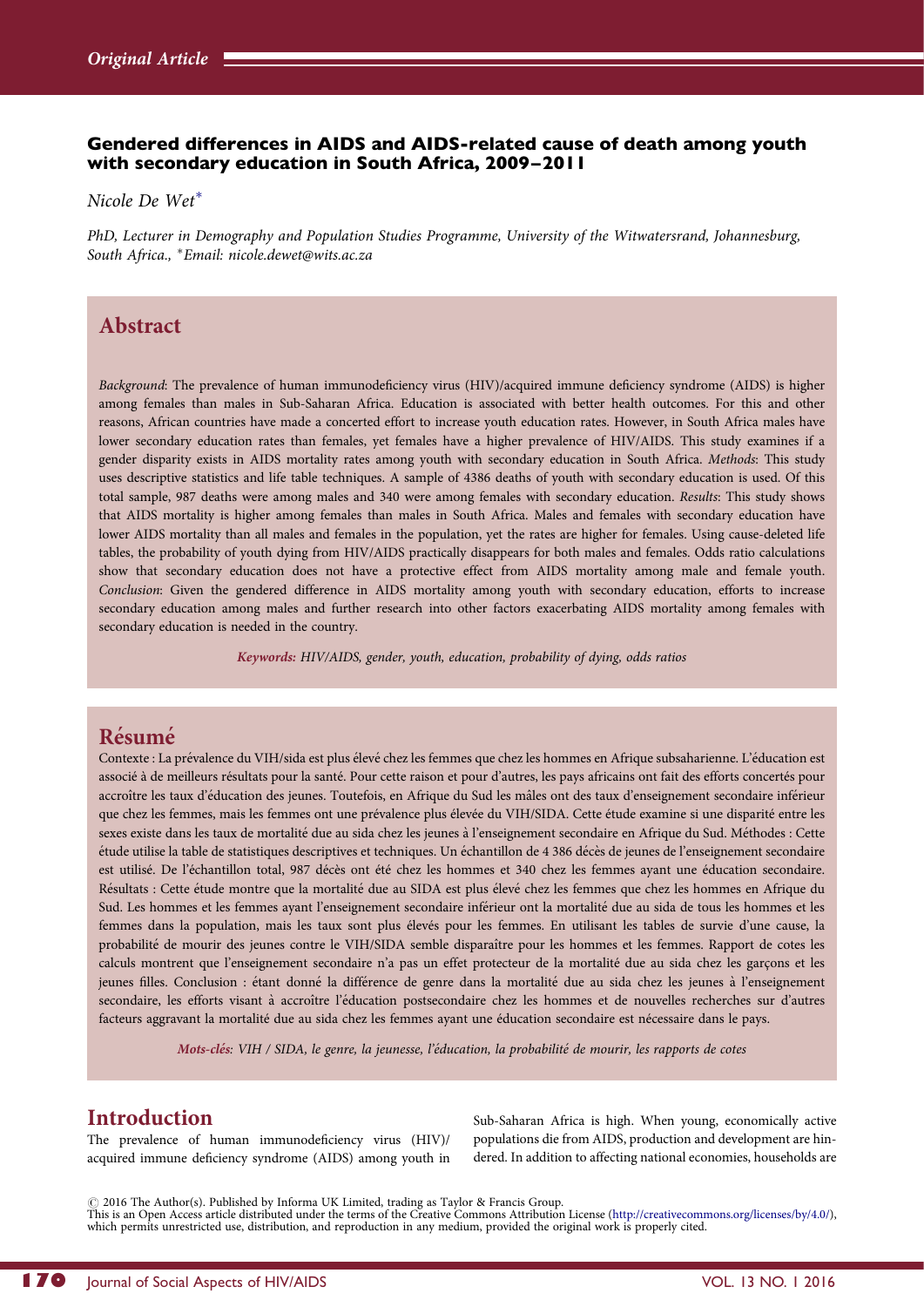<span id="page-2-0"></span>also affected by youth mortality due to AIDS. Loss of an income earner or a parent places financial and social strains on African households in economies where there is little government assistance. Efforts to increase access and availability to antiretroviral therapy (ART) across the continent have been made. In South Africa, programme and policy makers have attempted to expand treatment to all healthcare facilities and not restrict ART to a few accredited centres in order to reduce the severity of the disease (Colvin et al., [2010](#page-8-0)). Even before this drastic step, increased availability of ART has already decreased AIDS mortality from 35.6 deaths to 2.5 deaths per 100 person-years among those accessing early treatment in the country (Lawn, Myer, Orrell, Bekker, & Wood, [2005](#page-8-0)). Currently, and due to the expanded effort made in South Africa, AIDS mortality has declined from 45.9% of all deaths in 2007 to 31.1% in 2014 (Statistics SA, [2014b](#page-8-0)). Treatments are now widely available and accessible, and while previous research has noted that accessibility (including cost of travel to clinics and stigmatisation) hamper attempts to get all HIV positive persons in the country on treatment, more recent research has noted that therapy has had a positive effect on HIV testing in the country. Results show that ART has made people feel more hopeful for a prolonged life (Nachega et al., [2004](#page-8-0); Phakathi, Van Rooyen, Fritz, & Richter, [2011\)](#page-8-0).

Despite the improvements to survival made due to the availability and accessibility of ART, prevalence of HIV/AIDS in South Africa is high. Previous statistics show that one in eight economically active adults (15–49 years old) were HIV positive, that is a rate of about 10% (Gilbert & Walker, [2002;](#page-8-0) Statistics SA, [2014c](#page-8-0)). More recently, this has increased, with later results estimating that the prevalence rate among economically active South Africans is 16.6% (Statistics SA, [2015\)](#page-8-0). Those over the age of 15 years of age, and who are employed, are the economically active persons; which constitute 41.3% of the youth in South Africa (Statistics SA, [2014d\)](#page-8-0). In South Africa, an adapted definition of youth is used. The country considers persons between the age of 15 and 34 years old to be youth. This was strategically designed in the post-Apartheid era to enable previously disadvantaged population groups access to certain youth benefits, such as education (Presidency of the Republic of South Africa, [2009](#page-8-0)). Using the international classification of youth as persons aged 15–24 years old, however, 50.1% of the youth population are male and 49.9% are female (Statistics SA, [2015](#page-8-0)). Unlike the population distribution, which is only slightly skewed towards more males, the distribution of HIV prevalence in the country is higher among females. An earlier study found that the HIV prevalence among females aged 15–24 years old to be as high as 15.5%, while males of the same age have a prevalence of 4.8% (Pettifor et al., [2005](#page-8-0)). The disease, if not managed correctly, causes periods of sickness and eventual death; which disrupts employment and aggravates poverty (Harrison, Newell, Imrie, & Hoddinott, [2010\)](#page-8-0). In addition, the main mode of transmission of the disease in the country is heterosexual intercourse, making HIV/AIDS a highly stigmatised disease (Skinner & Mfecane, [2004\)](#page-8-0).

Much attention on youth and HIV transmission in South Africa has focused on the gender differences in the attitudes of youth towards infection and modes of transition. For example, among a group of young females engaging in transactional sex in the Western Cape it was found that the risk of HIV/AIDS is not as imperative as the risk of not having material goods (Zembe, Townsend, Thorson, & Ekström, [2013\)](#page-8-0). In addition, despite young females knowing that their partners have other sexual partners and being aware of the risk of HIV transmission, fear of partner violence as a consequence for asking to use condoms is common (El-Bassel, Gilbert, Rajah, Foleno, & Frye, [2000](#page-8-0)). While for males, research has addressed issues pertaining to condom use. For example, one study found inconsistent condom use among younger males (15 –19 years old), compared to older males (20–24 years old) (MacPhail & Campbell, [2001](#page-8-0)).

Among youth in the country, literature has shown that multiple sexual partnerships, low condom use, transactional sex and agedisparate relationships are the main determinants of infection (Shisana et al., [2014\)](#page-8-0). However, HIV/AIDS does not only affect youth through transmission and prevalence. The presence of the disease in families and communities has also been found to be detrimental. Of particular concern are the consequences of HIV/AIDS on the social and developmental aspects of youth lives. Research has found that youth whose parents are HIV positive are more prone to psychological disorders, suffer as much stigmatisation as their parents and are more likely to discontinue schooling (Cluver, Gardner, & Operario, [2007;](#page-8-0) Coombe, [2000](#page-8-0); Skinner & Mfecane, [2004](#page-8-0)). These consequences are attributed to poverty, illness, lack of motivation and trauma, and the need for children to care for the sick and elderly with whom they are living (Coombe, [2000](#page-8-0)).

With its high prevalence of persons living with HIV/AIDS, South Africa has in the past also experienced high rates of mortality due to AIDS (Dorrington, Bourne, Bradshaw, Laubscher, & Timæus, [2001](#page-8-0); Hosegood, Vanneste, & Timæus, [2004\)](#page-8-0). Research in the early to mid-2000s showed that 48% of adult deaths in South Africa were due to AIDS (Hosegood et al., [2004\)](#page-8-0). Among youth in particular, age and sex differentials have been noted with older youth and females having higher rates of AIDS mortality (De Wet, Oluwaseyi, & Odimegwu, [in press](#page-8-0)).

Poverty, power dynamics within relationships, gender and race are all determinants of HIV transmission and AIDS mortality in South Africa (Dunkle et al., [2004](#page-8-0); Simbayi et al., [2007](#page-8-0); Whiteside, [2002\)](#page-8-0). With youth being a key demographic to the country's development and economic growth, an aspect of AIDS mortality which has not been fully explored is the rates of death among youth with secondary education in the country. South Africa's school enrolment levels are one of the highest on the continent, with 85% males and 75% females enrolled in school (Grant & Hallman, [2008\)](#page-8-0). According to the 2011 Census, 42% of youth were students, while 60% of them had completed primary school and about 40% had completed secondary school (Statistics South Africa, [2011\)](#page-8-0). In 2014, unemployment increased in the country by 3.7% from the previous year. Among the unemployed are females, which increased by 0.5% from the first to second quarter; as well as persons with secondary education, which increased by 0.2% from the first to second quarter of 2014 (Statistics SA, [2014d\)](#page-8-0). Education has been found in many settings to be a protective factor against illness, disease and mortality. More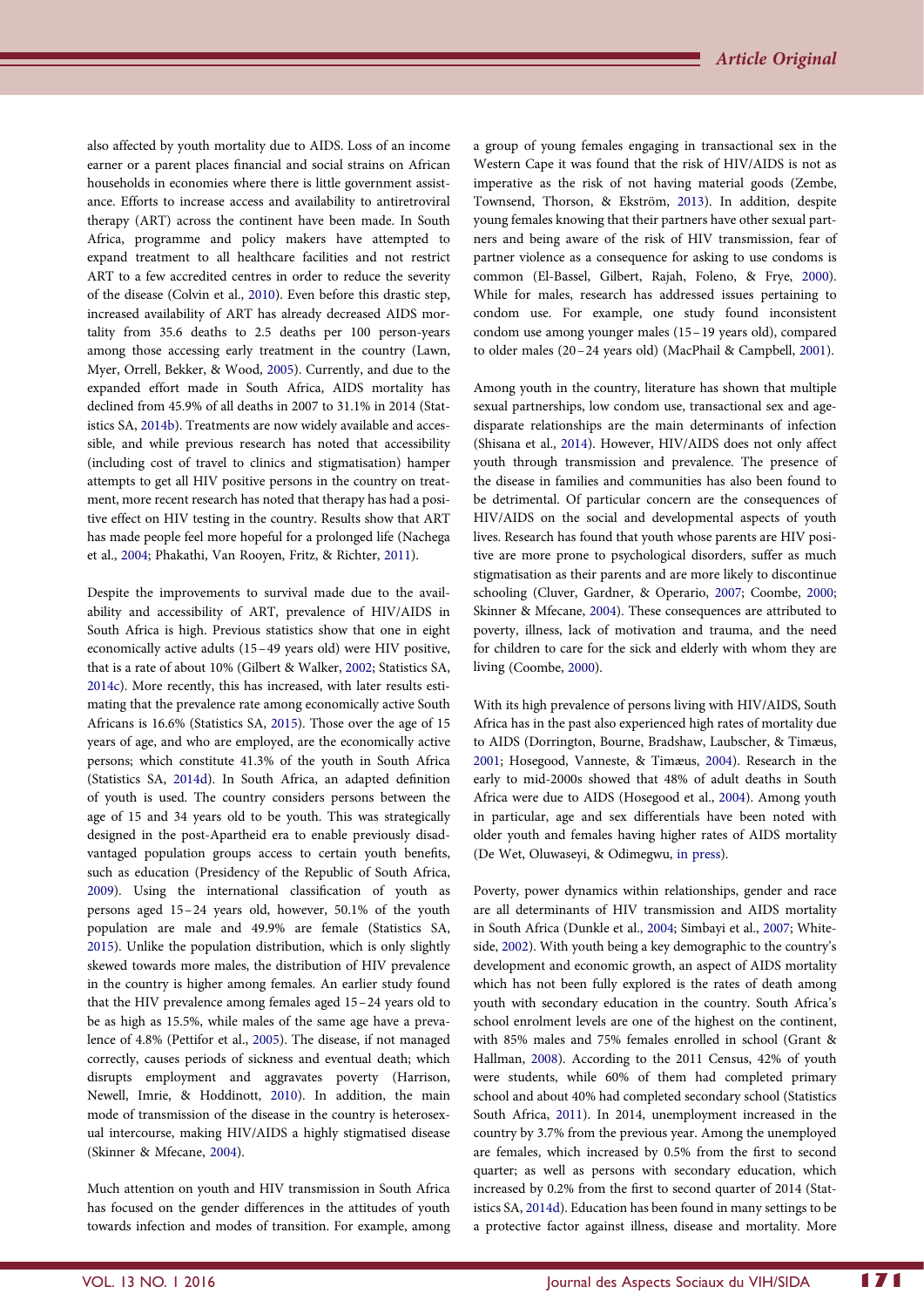<span id="page-3-0"></span>educated persons have more gainful employment and can therefore afford better diet and health care, and therefore also have better knowledge on health and health care (Bertakis, Azari, Helms, Callahan, & Robbins, [2000](#page-8-0); Celik & Hotchkiss, [2000](#page-8-0); Desai & Alva, [1998;](#page-8-0) Schillinger, Barton, Karter, Wang, & Adler, [2006](#page-8-0)). Since more of those with secondary education are becoming unemployed, and there is a gender disparity in HIV/AIDS. Therefore, it is worth examining the sex differentials in AIDS mortality among youth with secondary education in South Africa. The objective of the study, therefore, is to examine if sex is a determinant of AIDS mortality among youth who have at least a secondary level of education in South Africa.

## **Methods**

Data from death notification forms (DNFs) for 2009–2011 were analysed. Death registration takes place at the Department of Home Affairs, and these deaths are then updated on the national population register (NPR) (Statistics SA, [2014c\)](#page-8-0). Deaths which are registered on the NPA and those not eligible for inclusion, non-South African citizens and permanent residents not listed on the NPA. Information on these deaths are collected by Statistics South Africa for processing and dissemination (Statistics SA, [2014c](#page-8-0)). Statistics South Africa processes the DNFs for all deaths in the country, regardless of civil status. For this reason the data disseminated by the organisation exceeds that of the NPR for any given year (Statistics SA, [2014c](#page-8-0)). For the country's population distribution and economically active population, data from the General Household Surveys from 2009 to 2011 were used. This is a nationally representative, cross- sectional survey. As per the international definition of youth, males and females between the ages of 15 and 24 years old at the time of their death were included in the study. The total study population was 4386 AIDS deaths.

The quality of death notification data is based on the completeness of the records. Statistics South Africa have noted that incomplete data (or data where more than one option was selected) was less than 1% for sex, age and province of death (Statistics South Africa, [2010](#page-8-0)). Further 25% of records were missing on population group or race and for this reason this variable has been omitted from the analysis. In addition, variables pertaining to education, pregnancy status and smoking status had a cumulative amount of about 50% where values were unknown or unspecified (Statistics South Africa, [2010\)](#page-8-0). This percentage of missing cases is a limitation of this study. To control for this limitation, several years of death notification data were pooled, as opposed to using only a single year. This increased the sample size even once missing data were removed from the analysis. Since death notification records are made available annually, this study uses all death records for the years 2009, 2010 and 2011. All information on the deceased (demographics and causes of death) were pooled for all years.

### Outcome measures

The outcome of interest to this study is AIDS mortality. According to the International Classification for Causes of Death (ICD-10), the code for AIDS deaths are B20-B24. From the variable 'broad underlying cause of death' on the

|                                                                  |                | <b>Males</b>   |         |                 | <b>Females</b> |                |         | <b>Total</b>   |       |                |         |                |        |
|------------------------------------------------------------------|----------------|----------------|---------|-----------------|----------------|----------------|---------|----------------|-------|----------------|---------|----------------|--------|
| <b>Cause of death</b>                                            | ICD-10 code    | <b>Rank</b>    | All $%$ | Rank            | %SE            | Rank           | All $%$ | <b>Rank</b>    | %SE   | <b>Rank</b>    | All $%$ | Rank           | $%$ SE |
| Intestinal infectious<br>disease                                 | $A00 - A09$    | 5              | 5.31    | 10              | 1.39           | $\overline{4}$ | 6.52    | 6              | 5.24  | $\overline{4}$ | 5.9     | 9              | 3.26   |
| Tuberculosis <sup>a</sup>                                        | $A15 - A19$    | $\mathbf{I}$   | 12.99   | 5               | 6.49           | $\overline{2}$ | 11.43   | $\mathbf{I}$   | 18.4  | $\overline{2}$ | 12.22   | $\overline{2}$ | 12.3   |
| <b>HIV/AIDS</b>                                                  | <b>B20-B24</b> | $\mathbf{H}$   | 2.34    | 9               | 1.53           | 9              | 2.83    | 5              | 5.37  | 9              | 2.57    | 8              | 3.39   |
| Other viral diseases <sup>a</sup>                                | $B25-B34$      |                |         |                 |                |                |         | $\overline{7}$ | 4.43  |                |         | 10             | 2.64   |
| Certain disorders involving<br>the immune mechanism <sup>a</sup> | D80-D89        |                |         |                 |                | 10             | 2.65    | 8              | 3.39  |                |         |                |        |
| Diseases of the<br>nervous system                                | G00-G09        |                |         | 8               | 1.56           |                |         | 9              | 3.24  |                |         |                |        |
| Other forms of<br>heart disease                                  | $130 - 152$    | 6              | 3.78    |                 |                | 5              | 4.88    |                |       | 6              | 4.31    |                |        |
| Influenza and Pneumonia <sup>a</sup>                             | $109 - 118$    | $\overline{4}$ | 7.25    | $\overline{7}$  | 3.11           | $\overline{3}$ | 8.03    | $\overline{4}$ | 7.93  | $\overline{3}$ | 7.63    | 6              | 5.45   |
| Ill-defined and<br>unknown causes                                | R95-R99        | $\overline{2}$ | 11.64   | $6\overline{6}$ | 4.51           |                | 13.45   | 3              | 8.58  | $\mathbf{I}$   | 12.52   | $\overline{4}$ | 6.49   |
| Transport accidents                                              | $V01-V99$      |                |         | $\overline{4}$  | 6.96           |                |         | $\overline{2}$ | 11.53 |                |         | $\overline{7}$ | 4.97   |
| <b>External causes</b>                                           | W00-X59        | $\overline{3}$ | 7.35    | $\mathbf{I}$    | 39.73          |                |         |                |       | 5              | 4.95    | н              | 26.00  |
| Assault                                                          | X85-Y09        |                |         | $\overline{2}$  | 11.65          |                |         |                |       |                |         | 3              | 6.65   |
| Events of<br>undetermined intent                                 | $Y10-Y34$      | 8              | 2.85    | 3               | 9.51           |                |         | 10             | 2.93  |                |         | 5              | 6.32   |

Note: SE, secondary education. a Denotes causes of death that could be AIDS-related.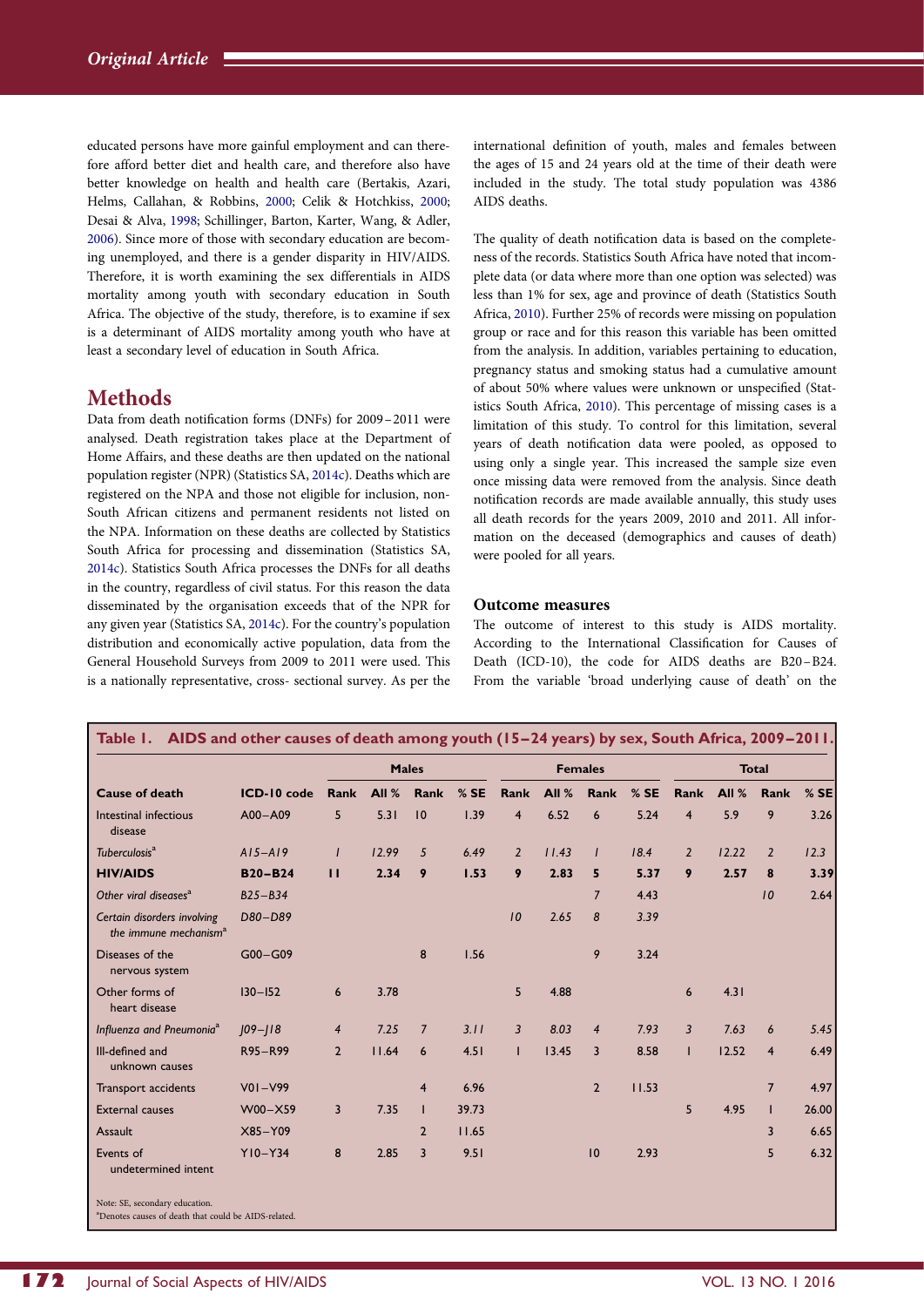<span id="page-4-0"></span>Table 2. Cause of death and secondary education by age and sex distribution (column percentages), South Africa, 2009 –2011.

|           |       | <b>All causes</b> | <b>Secondary</b><br>education |        | <b>AIDS</b> secondary<br><b>AIDS</b><br>education |               |       | <b>AIDS-related</b> |       | <b>AIDS-related</b><br>secondary<br>education |       |        |
|-----------|-------|-------------------|-------------------------------|--------|---------------------------------------------------|---------------|-------|---------------------|-------|-----------------------------------------------|-------|--------|
| Age group | Male  | <b>Female</b>     | Male                          | Female | Male                                              | <b>Female</b> | Male  | <b>Female</b>       | Male  | <b>Female</b>                                 | Male  | Female |
| $15 - 19$ | 47.06 | 37.20             | 21.76                         | 22.05  | 25.52                                             | 20.99         | 5.48  | 14.68               | 28.77 | 25.03                                         | 14.89 | 12.78  |
| $20 - 24$ | 52.94 | 62.80             | 78.24                         | 77.95  | 74.48                                             | 79.01         | 94.52 | 85.32               | 71.23 | 74.97                                         | 85.11 | 87.22  |
| Total     | 100   | 100               | 100                           | 100    | 100                                               | 100           | 100   | 100                 | 100   | 100                                           | 100   | 100    |

|                                                          |  | Table 3. Death rates of persons with secondary education by cause of death (COD) and sex, per 1000 |
|----------------------------------------------------------|--|----------------------------------------------------------------------------------------------------|
| youth (15–24 years) population, South Africa, 2009–2011. |  |                                                                                                    |

| Overall rate of deaths* (per 1000 youths) |              | Less than secondary education |              | <b>Secondary education</b> |                |              |  |
|-------------------------------------------|--------------|-------------------------------|--------------|----------------------------|----------------|--------------|--|
| <b>COD</b>                                | <b>Males</b> | <b>Females</b>                | <b>Total</b> | <b>Males</b>               | <b>Females</b> | <b>Total</b> |  |
| All causes                                | 5.87         | 5.48                          | 5.67         | 10.88                      | 11.12          | 11.00        |  |
| AIDS                                      | 0.10         | 0.31                          | 0.21         | 0.20                       | 0.67           | 0.43         |  |
| AIDS-related                              | 0.54         | 1.44                          | 0.99         | 0.12                       | 0.38           | 0.25         |  |
| $p < .05$ .                               |              |                               |              |                            |                |              |  |

DNFs, B20–B24 was used to identify AIDS deaths among the youth population.

However, due to the reports of misclassification of AIDS deaths in the country, a second outcome variable was constructed which includes underlying causes of death related to AIDS: Tuberculosis (A15 –A19), Candidiasis (B37), Cryptococcosis (B49), Toxoplasmosis (B58) and Pneumocytosis (B59). These related causes of death were added to the number of AIDS (B20–B24) deaths to create the variable 'AIDS-related'. This variable is included in the cross-tabulation analysis to demonstrate the similarity in frequency distributions. However, in order to demonstrate the relationship between secondary education and AIDS mortality, AIDS specific underlying causes of death, coded as B20 –B24 on

DNFs, is used in the analysis of probability of dying (Table 4) and odds ratios ([Table 5\)](#page-5-0).

The study also examined both AIDS and 'AIDS-related' causes of death in comparison to all other causes of death. AIDS and 'AIDS-related' deaths were removed and all other causes (communicable, non-communicable and violence or injury causes) were grouped together to form the variable 'other death'.

#### Explanatory and control variables

The main qualifying variable used in this study is secondary education. This variable was derived from the 'highest level of education' entry of the deceased on the DNF. Responses that the deceased's highest level of education was Grade 12 were coded

Table 4. Probability of dying (<sub>n</sub>q<sub>x</sub>), probability of dying from AIDS (<sub>n</sub>q<sup>i</sup><sub>x</sub>) and probability of dying if AIDS were eliminated in the population  $({_{n}q}^{-i}_{x})$  by education, age group and sex, South Africa, 2009– 2011.

|                |                                  |        | <b>Males</b>   |                               | <b>Females</b> |                                  |        |                |                               |              |
|----------------|----------------------------------|--------|----------------|-------------------------------|----------------|----------------------------------|--------|----------------|-------------------------------|--------------|
| Age group      | Less than secondary<br>education |        |                | <b>Secondary</b><br>education |                | Less than secondary<br>education |        |                | <b>Secondary</b><br>education |              |
|                | $nq_x$ *                         | nq'    | $nq^{-i}x^{*}$ | nq'                           | $nq^{-i}x^*$   | $nq_x$ *                         | nq'    | $nq^{-i}x^{*}$ | nq'                           | $nq^{-i}x^*$ |
| $15 - 19$      | 0.0244                           | 0.0003 | 0.0000         | 0.0014                        | 0.0000         | 0.0218                           | 0.0008 | 0.0000         | 0.0029                        | 0.0001       |
| $20 - 24$      | 0.0534                           | 0.0011 | 0.0001         | 0.0027                        | 0.0001         | 0.0599                           | 0.0041 | 0.0003         | 0.0031                        | 0.0002       |
| $*_{p}$ < .05. |                                  |        |                |                               |                |                                  |        |                |                               |              |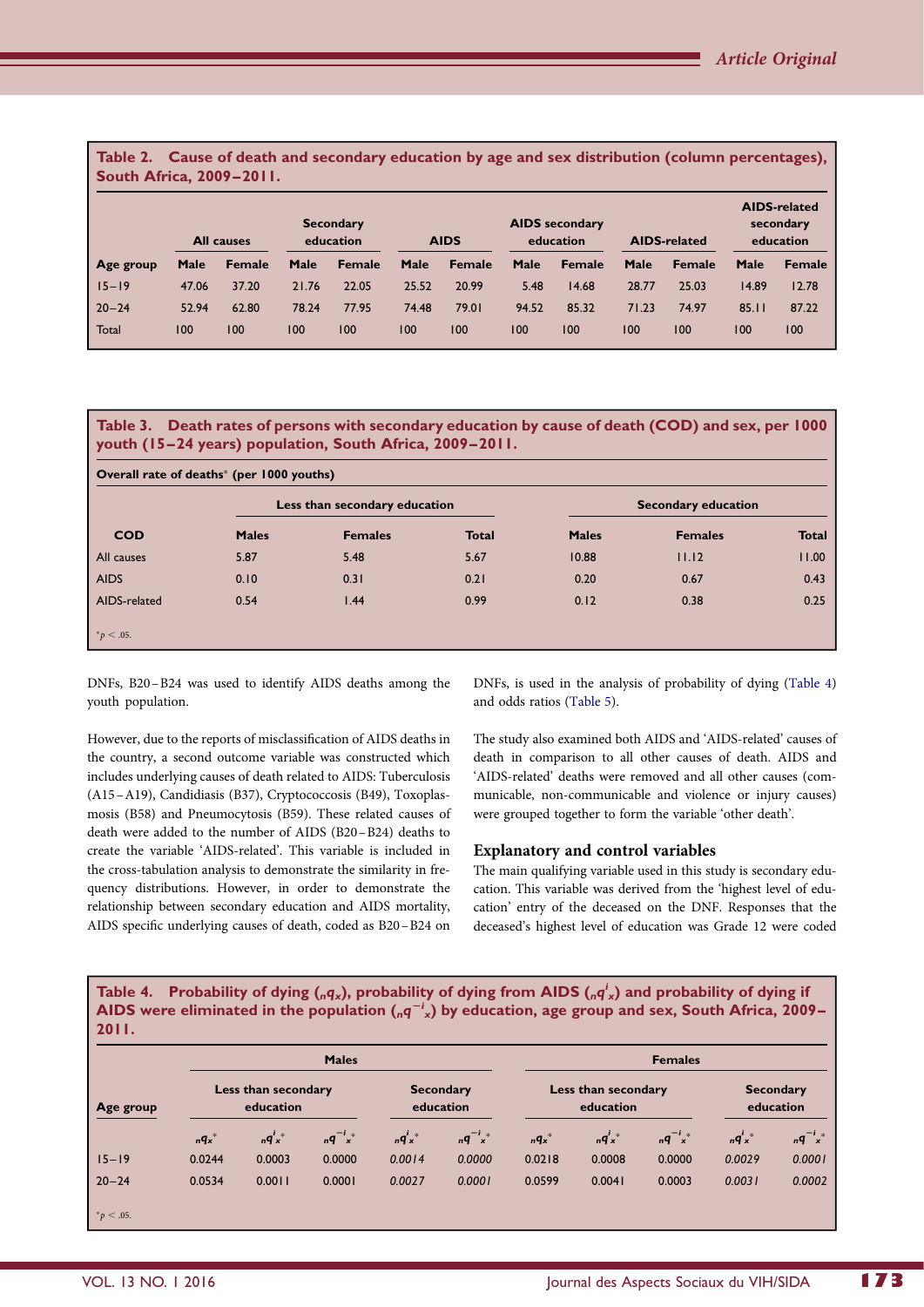<span id="page-5-0"></span>Table 5. Number, percentage and odds ratio of AIDS mortality by highest level of education and sex, South Africa, 2009 –2011.

|                                   |                                    | <b>Males</b> | <b>Females</b> |                                    |             |              |  |
|-----------------------------------|------------------------------------|--------------|----------------|------------------------------------|-------------|--------------|--|
| <b>Highest level of education</b> | <b>AIDS</b> death<br>$(B20 - B24)$ | Other death  | <b>Total</b>   | <b>AIDS</b> death<br>$(B20 - B24)$ | Other death | <b>Total</b> |  |
| Secondary education               | 974                                | 54,845       | 55,819         | 3407                               | 58,829      | 62,236       |  |
|                                   | (67.26)                            | (63.18)      | (63.24)        | (67.94)                            | (62.46)     | (62.74)      |  |
| Less than secondary               | 474                                | 31.962       | 32,436         | 1607                               | 35.357      | 36,964       |  |
| education                         | (32.73)                            | (36.82)      | (36.75)        | (32.06)                            | (37.54)     | (37.26)      |  |
| Total                             | 1448                               | 86,807       | 88.255         | 5014                               | 94.186      | 99,200       |  |
|                                   | (100)                              | (100)        | (100)          | (100)                              | (100)       | (100)        |  |
| Odds ratio                        |                                    | 1.1975       |                |                                    | 1.2742      |              |  |

as 'secondary education'. Education level that was unknown or missing was dropped from the analysis.

The control variables in the study were age, sex and employment status. The latter variable is coded as 1 for 'employed' and 0 for 'unemployed'. In combining age with employed status (1), the 'economically active' variable was created. This variable is the number of employed persons in each 5-year age group, starting from age 15.

#### Statistical analysis

Both descriptive and inferential methods of data analysis have been used in this study.

In addition to percentage distributions, death rates from AIDS, 'AIDS-related' and 'other death' were calculated. The general formula for the death rate from a specific cause is:

$$
\left(\frac{\text{Total number of deaths from cause}}{\text{Total population}}\right) \times 1000.
$$

This study then used standard life table techniques. The purpose of using life table techniques is to infer the survival chances of the youth population. Most commonly, life table techniques are used to measure actual life survival probabilities by taking into account the mortality experiences of a population. However, life tables have been adapted to serve different life events such as nuptiality and fertility (Bramlett & Mosher, [2001](#page-8-0)). However, the techniques can also be used to measure the number of years expected before or probabilities that any event, whether positive (increment) or negative (decrement), will occur in a population. These techniques were selected for this study for this reason, and because life tables segregate the probabilities of mortality occurring by single ages or age groups and because sex-specific life tables can be generated, which has particular relevance to this study.

In this study associated single decrement life tables were used. Associated single decrement life tables are generated to show the probability of dying for youth from all causes, then from AIDS specifically and finally if AIDS were to be hypothetically deleted from the mortality experience of the population.

In generating the sex-specific life tables, the following steps were used:

(1) The number of deaths from all causes  $\binom{n}{x}$  and the number of deaths from AIDS  $\binom{d^i}{d^i x}$  in each age groups needs to be generated

$$
l_x-l_x+n.
$$

(2) The probability that people will die before entering the next age group from all causes  $\binom{q}{r}$  and specifically that they will die from AIDS  $\binom{nq^i}{x}$  is created using the following equations:

$$
nq_x = \frac{(n_n^* M_x)}{(1 + (n -_n a_x)_n^* M_x)},
$$

$$
nq_x^i = n q_x \left(\frac{nD_x^i}{nD_x}\right),
$$

where  $_nq_x$  is the probability of dying from age x to  $x + n$ ;  $nD_x$  is the observed total number of deaths from all causes; and  $nD<sub>x</sub>$  is the observed total number of deaths from all causes.

(3) The number of survivors  $(l_x)$ 

 $n p_x * l_x$ .

(4) The stationary population  $(_nL_x)$ 

 $(n * l_x) + (n a_x * n d_x).$ 

(5) The sum of years that people of a certain age are expected to live before they die  $(T_x)$  is

Sum of  $L_r$ .

(6) Life expectancy with AIDS in the population  $(e_x)$  and life expectancy if AIDS were eliminated from the population  $(e-i_{r})$  is

> $T_{x}$  $\frac{1}{l_x}$ ,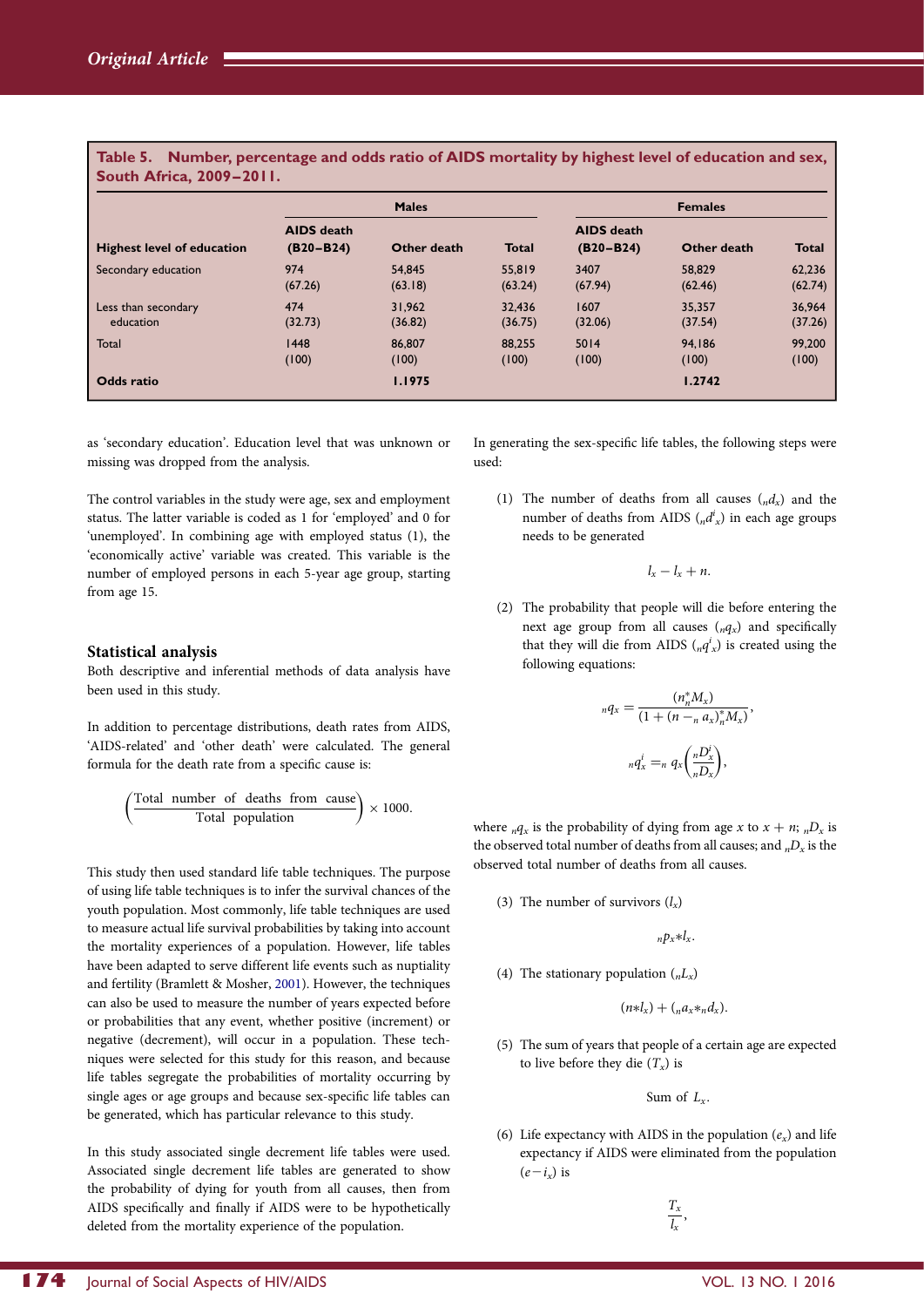$$
\frac{n^*T-i_x}{*l_x-i}.
$$

Finally, odds ratios were calculated to determine the association between secondary education and AIDS mortality by sex. For this the following formula was used:

> Exposed cases  $\times$  Unexposed controls Exposed controls  $\times$  Unexposed cases

where the exposed cases are those with secondary education who died from AIDS; unexposed controls are those with none or primary education who died from 'other causes'; exposed controls are those with none or primary education who died from AIDS and unexposed cases are those with secondary education who died from 'other causes'.

## Results

The adult population distribution, economically active population and education status of the population by age and sex is seen in Fig. 1. In all age groups there are more people with primary or no education (less than secondary), than those with secondary education. The graph shows that among youth, more females than males have secondary education. However, only a few more males are economically active.

Having seen the population distribution of the country, what follows is to see where AIDS fits into the overall mortality experience of youth. HIV/AIDS (B20–B24) is ranked as the 11th (2.34%) leading cause of male mortality amongst youth, in the period 2009–2011 ([Table 1\)](#page-3-0). Male youth with secondary education have a slightly higher ranking (9th) of HIV/AIDS mortality (1.53%). For females, however, HIV/AIDS is the 4th leading cause of death at 2.83%. Unlike males, females with secondary education have a lower ranking (9th) of HIV/AIDS deaths (6.53%). In total, for youth males and females, HIV/AIDS is ranked the 5th highest cause of death. AIDS-related causes of death, such

as Tuberculosis (A15 –A19), is the highest ranked cause of death for females and males. Influenza and pneumonia (J09 – J18) is the 4th (7.25%) leading cause of death for males, and 7th (3.11%) among young males with secondary education. While for females, influenza and pneumonia is the 4th leading cause of death among those with secondary education.

The column percentage distribution of deaths by cause, age, sex and secondary education is seen in [Table 2.](#page-4-0) Females aged 20–24 years old have consistently higher mortality, with and without secondary education, across all causes and AIDS deaths. Almost 80% of female youth deaths from AIDS were among 20–24 year olds, and for females with secondary education this increased to 85.32% of AIDS deaths in this age group. For males, about 75% of AIDS deaths were among 20–24 year olds, while males with secondary education who died from AIDS contributed almost 95% of youth male deaths during the period 2009–2011.

Death rates for persons with less than and secondary education (per 1000 youth) can be seen in [Table 3](#page-4-0). The rates of death are higher for those with secondary education compared to those without. While males with less than secondary education have rates of all-cause mortality (5.87) than females (5.48), the rates for AIDS and AIDSrelated causes of death are consistently higher among females. Similarly, males with secondary education have lower all-cause mortality (10.88), than females of the same education status (11.12). In addition, females with secondary education have higher rates of AIDS (0.67) and AIDS-related (0.38) deaths, than males with the same education. These rates provide a more refined depiction of gendered AIDS mortality in South Africa, since it shows rates in relation to the size of the youth population.

Probability of dying  $\binom{nq_x}{n}$  is higher for females aged 20–24 years old and males aged 15–19 years old. The probability of dying from AIDS  $\binom{nq^i}{n}$  for those with less than secondary education is higher for females at both 15–19 years old (0.0008 or 0.8%) and 20–24 years old (0.004 or 4.00%), than for males at both ages (0.0003 and 0.0011). The probability of dying of AIDS were eradicated from the population  $(nq-i<sub>x</sub>)$  for youth with less than secondary education, and this is same for males and



Fig. 1. Population, economically active and education distribution (in 1000s) by age and sex in South Africa, 2009–2011.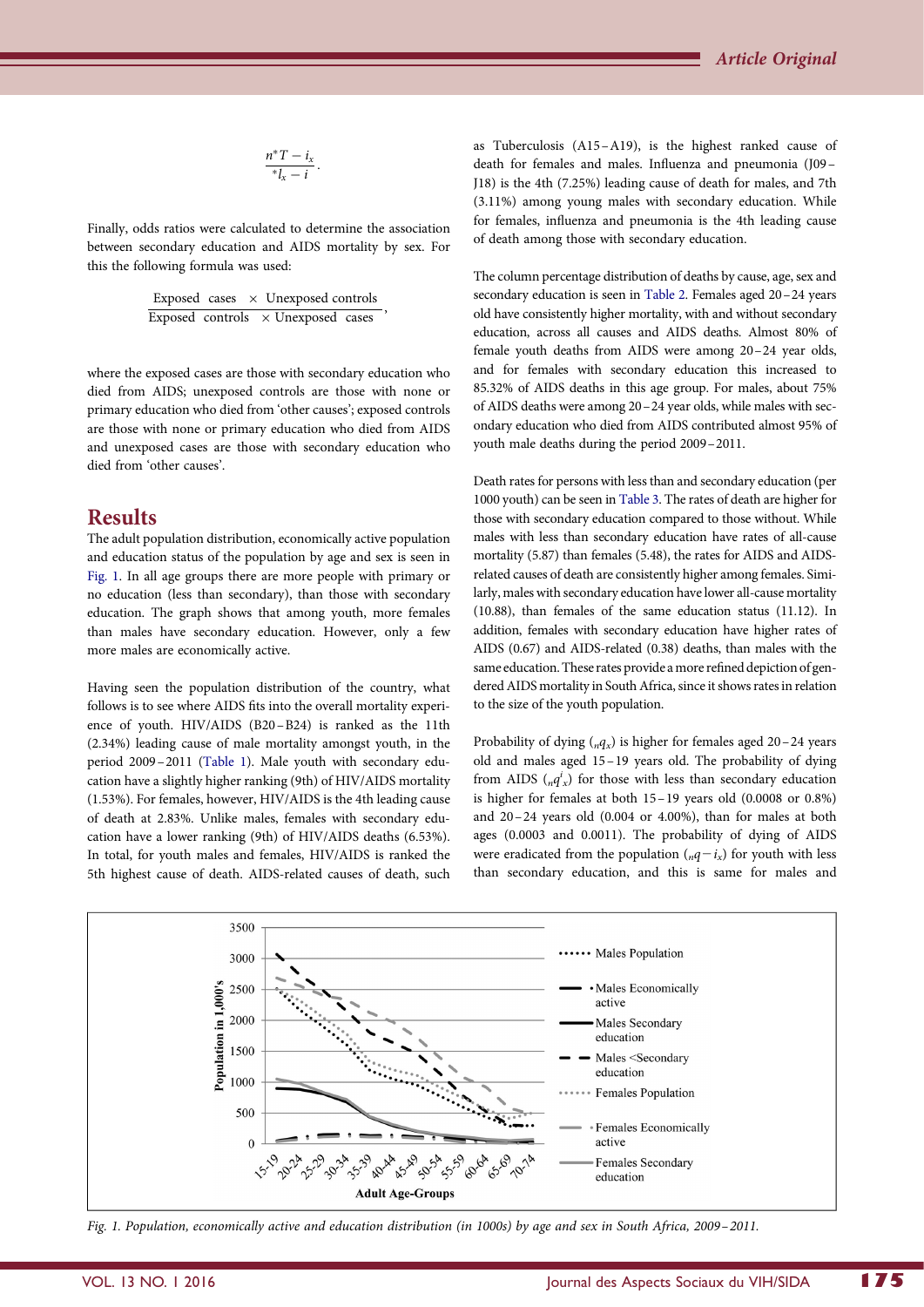<span id="page-7-0"></span>females aged 15–19 years old (0.0000). However, this is higher for older females (20 –24 years old) at 0.0003 or 0.3%. With secondary education, the probability of dying from AIDS ( $_n q^i_x$ ) is higher for females at both ages (0.0029 or 2.9% and 0.0032 or 3.2%), than males at 1.4% and 2.7% respectively. Finally, if AIDS were eradicated from the mortality experience of youth with secondary education  $(nq-i_x)$ , the probability of dying is still higher among females (0.0001 and 0.0002), but lower than with AIDS in the population [\(Table 4](#page-4-0)).

In [Table 5](#page-5-0), the distribution of AIDS (B20–B24 only) and all other causes of death (all other causes) are shown by secondary or none/ primary education and sex for youth in South Africa from 2009 to 2011. The table also shows the results of the odds ratio calculation by sex. Males and females have a positive association with AIDS mortality if they have secondary education, compared to if they have no or primary education (odds ratio  $> 1$ ). That is, exposure to secondary education is associated with AIDS mortality among youth in South Africa.

## **Discussion**

The aim of this paper was to see if there is a gender differential in AIDS mortality among youth with secondary education. Gender differentials do exist. Secondary education rates, as well as AIDS mortality among those with secondary education, are higher among females than males in South Africa. Reasons for this gendered differential include both social (low socioeconomic status leading to more risky behaviours, violence against women and gender inequality) and biological explanations for females having higher rates of infection than their male counterparts globally (WHO, [2009\)](#page-8-0). The noted social issues regarding education rates in South Africa show that males have lower completion rates than females, at 47% compared to 53% (Statistics SA, [2014a](#page-8-0)). In addition, research has shown that females are more likely to test for HIV than males (Kalichman & Simbayi, [2003](#page-8-0)). While this early detection of the disease usually leads to improved health behaviour, such as early adoption of ART, socioeconomic challenges prevent this from being a reality (Lawn et al., [2005](#page-8-0); Rosen, Fox, Gill, & Sepulveda-Amor, [2007\)](#page-8-0). In South Africa, research has shown that the number of people eligible for ART dropped from 79% to 52% after the CD4 count criteria changed in 2003 (Evans, [2013](#page-8-0)). This suggests that secondary education is not a sufficient preventative measure against AIDS mortality.

Females in this age group have a lower probability of survival, with and without AIDS as a cause of death, compared to males. These are females who are also reproductively active and therefore the competing cause of death is maternal mortality. In South Africa, maternal mortality for females is between 230 and 575 maternal deaths per 100,000 live births (Pattinson, [2008](#page-8-0)). This could explain the higher probability of dying in this age group, compared to males, even without the presence of HIV/AIDS in the population. This is again coupled with the social challenges females in South Africa face, which other studies have attested to. Research in South Africa has found that young female migrants have higher odds of AIDS mortality than their male counterparts (Clark, Collinson, Kahn, Drullinger, & Tollman, [2007](#page-8-0)). Females, in particular those who are poor, marginalised or uneducated have limited access to healthcare resources, relating to more adverse health outcomes (Chauke, Munzhelele, & Maiwashe, [2015](#page-8-0)). Also females who suffer higher rates of unemployment, are also both affected and infected by HIV/AIDS and also assume the role of primary caregivers to children and the elderly (Chauke et al., [2015](#page-8-0); Mncwango & Luvuno, [2015](#page-8-0); Wright, Neves, Ntshongwana, & Noble, [2015](#page-8-0)). Within this context of numerous social plights, their individual health outcomes suffer and this explains the higher probability of dying over males in the population.

The classification of AIDS deaths in South Africa has notably improved. Previous research found that as many as 94% of cause of death data from 1996 to 2006 was misclassified (Birnbaum, Murray, & Lozano, [2011](#page-8-0)). Since then data improvement efforts by Statistics South Africa have ensured a better and more complete classification of the stigmatised disease (Statistics SA, [2010\)](#page-8-0). As a result, the data used in this paper is more complete, but frequencies among youth, especially younger youth (15–19 years old) are low and hence the need to pool the data. In addition, Anderson and Phillips [\(2006](#page-8-0)) have suggested that there are several infectious diseases which only occur to persons with a vulnerable immune system, which could be attributed to the presence of the HI-Virus. These include Candidiasis, Cryptococcosis, Pneumocytosis and Toxoplasmosis (Anderson & Phillips, [2006\)](#page-8-0). Further, research has acknowledged that Tuberculosis and AIDS are relatable, and that many AIDS deaths in South Africa may have been misclassified as Tuberculosis (Anderson & Phillips, [2006;](#page-8-0) Groenewald, Nannan, Bourne, Laubscher, & Bradshaw, [2005](#page-8-0)). Tuberculosis and AIDS have similar disease symptoms and are therefore easy to misdiagnose. Also in high HIV epidemic regions, Tuberculosis is prevalent, making the diseases indistinguishable in the absence of thorough post-mortem examinations (Mukadi, Maher, & Harries, [2001\)](#page-8-0). Further, rates of co-infection of Tuberculosis and HIV in South Africa are high, research shows that these rates are as high as 755 cases per 100,000 pregnant women (Pillay et al., [2001](#page-8-0)). For this reason, the study included these infectious diseases to create a more reliable depiction of AIDS mortality in the country. Further, since this study used secondary data, which is freely accessible from the Statistics South Africa website, there was no need to obtain ethical clearance.

In conclusion, the benefit to survival if AIDS as a cause of death were eliminated is clear. Therefore efforts to reduce AIDS mortality in the country need to be strengthened. Efforts aimed at youth in particular are important, since this sub-population constitute the majority and are beneficial to South Africa's future and sustainable development. In order to address and strengthen programmes and interventions however, the pathways through which secondary education acts as a prohibiting factor for female survival needs to be examined. Research on the specific mechanisms through which education, employment and other socioeconomic factors are associated with AIDS mortality needs to be conducted. For female youth, the quality of education and related knowledge of HIV infection and spread need to be assessed. It is possible that the education level of females is not the problem aggravating AIDS mortality, but rather the socioeconomic status of females in the country. There remains a need for continued investigation into this epidemic in order to fully understand and address the many complex ways in which AIDS continues to affect youth in all populations.